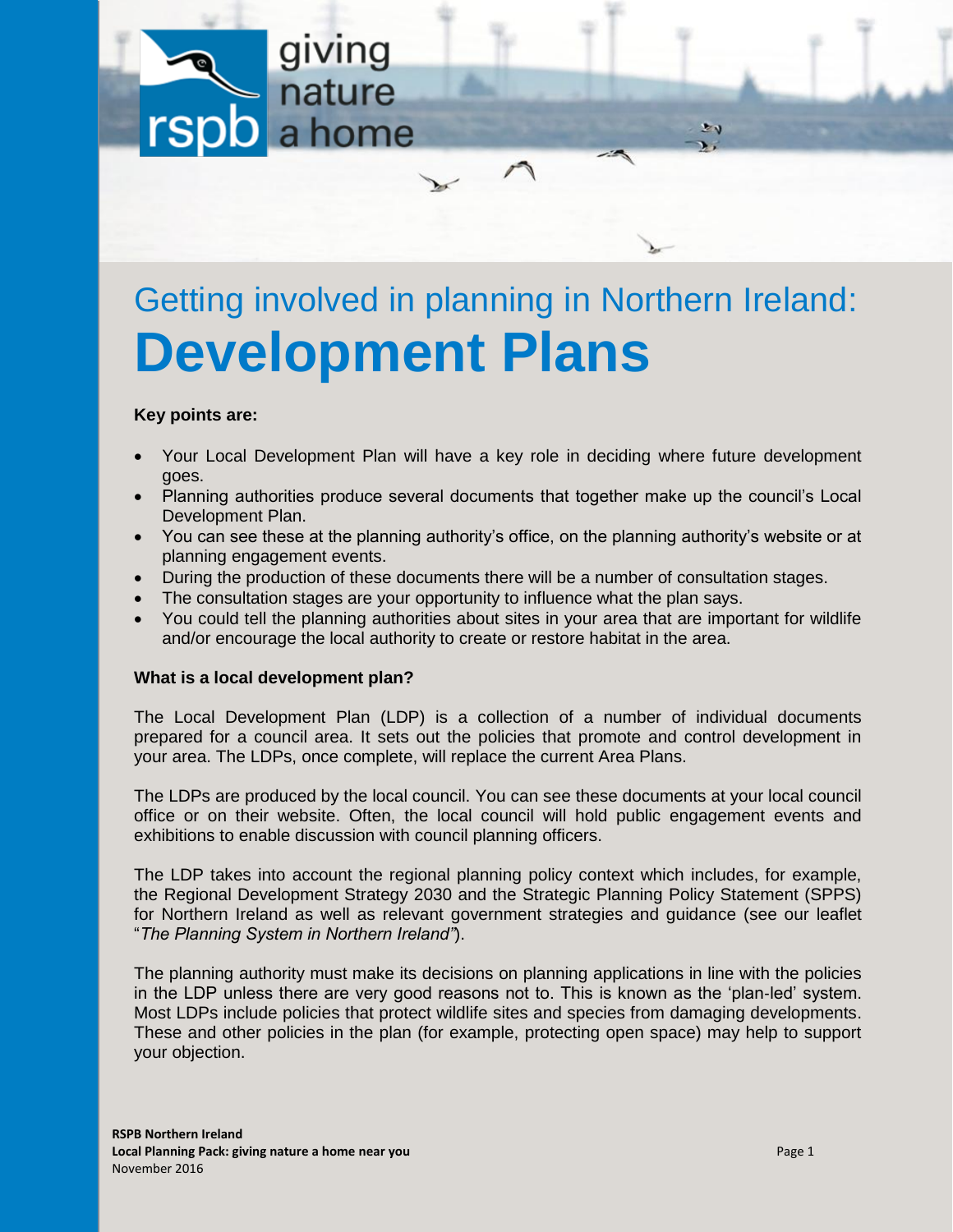## **How do I get involved?**

It is important to get involved early on. The 'plan‐led' system means that once the planning authority has approved the LDP, objections made to a planning application that conforms to the development plan will have to be very compelling to succeed. Equally, it will be much easier to resist applications where they do not conform to the plan.

Get involved at an early stage in shaping the draft Development Plan Documents. At this stage, there may be several options open for consultation and making your views known on the policies and proposals in a draft Development Plan Document will be the first, and often best, chance you have to influence how new development is planned for your area.

It is important for you to find out when the planning authority will be considering matters you are concerned with as they must receive your response before the deadline for the consultation stage.

Each council is required to publish a Plan Timetable so this can be consulted to find out the timeframe for each consultation stage of the LDP. The Plan Timetable also explains which documents the council will produce, the subject that they will cover and the dates when the planning authority will be inviting public involvement for each document. Each planning authority must produce one and keep it up‐to‐date. Looking at the timetable should explain the current state of the development plan process in your area. If you are still unsure, you should talk to your planning authority, which will be able to help you.

Once they have been adopted, the Development Plan will be kept under review by the planning authority and will periodically be replaced. Your planning authority will be able to tell you when the next one will be published for consultation.

Additionally, the Statement of Community Involvement sets out how the planning authority intends to consult the public in its area. Looking at this document will tell you precisely where you can find out about matters relating to both the development plan and to planning applications in your planning authority's area. It will also tell you how you can expect to be involved in the planning process. Each planning authority must produce one.

### **What can I say?**

The consultation process is intended to enable the public to become more involved with the planning system. Most of the documents will come with a simple form for you to put your comments on. The process may seem daunting at first, but the planning authority can help you through the maze.

There are no right or wrong answers  $-$  just say what you would like to see the planning system do in your area and offer any suggestions you have. However, there are some things that are not relevant to planning (for instance, the effect that the proposal will have on property prices in the area) which you should not include – if you are unsure whether this applies to what you wish to say, officers in your planning authority can advise you.